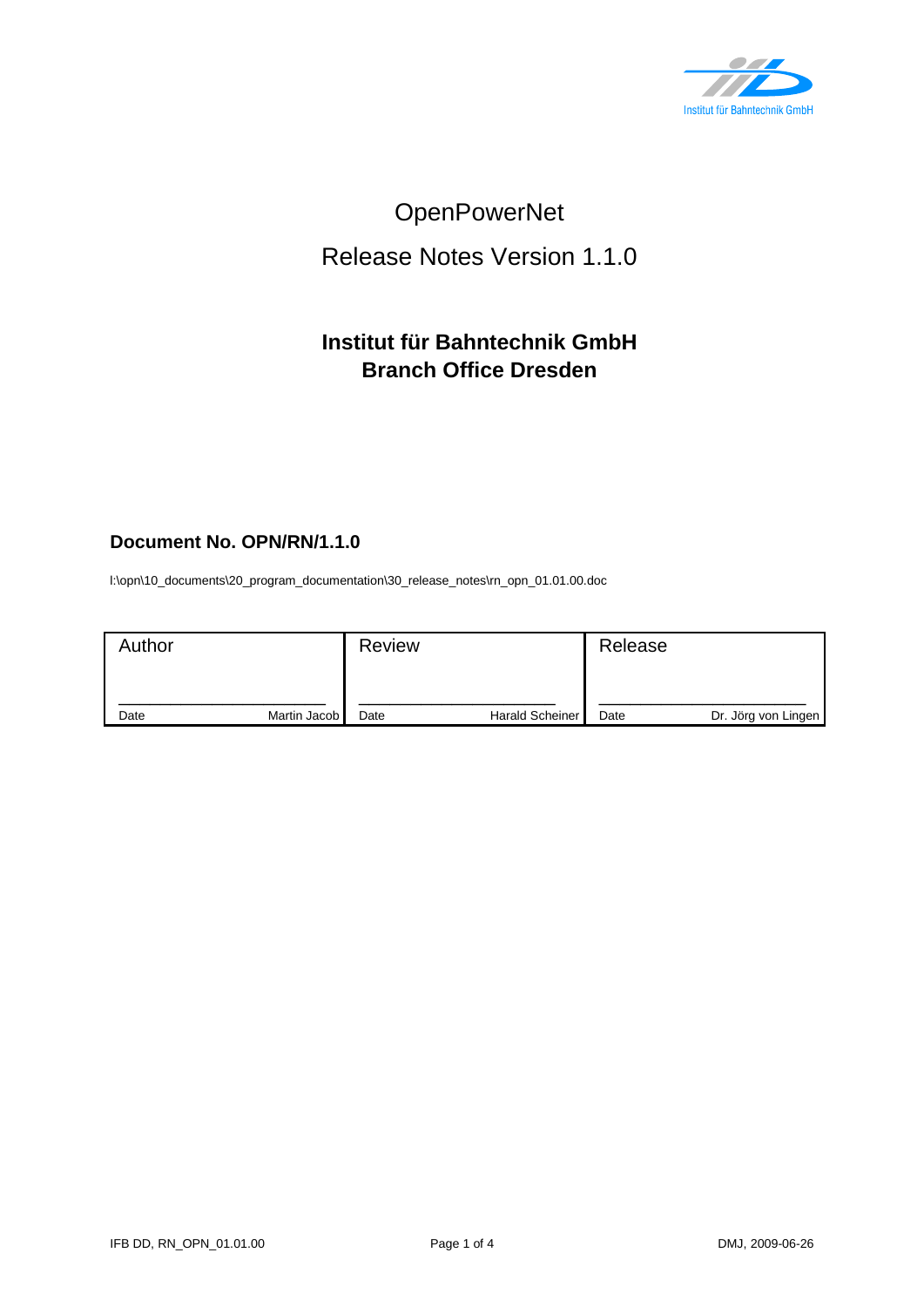#### **1 Introduction**

#### **1.1 Overview**

The purpose of this document is to describe the changes and the status of OpenPowerNet version 1.1.0. The document contains:

- List of delivered files on CD,
- Description of the main functionality,
- Any restrictions known,
- List of corresponding documentation and
- Known issues.

#### **1.2 Configuration**

See document Installation Instruction version 1.1.0 for required third-party software versions.

#### **1.3 Acronyms and abbreviations**

The following abbreviations are used within this document.

| <b>Abbreviation</b> | <b>Description</b>         |
|---------------------|----------------------------|
| <b>CD</b>           | Compact Disk               |
| DC                  | <b>Direct Current</b>      |
| <b>AC</b>           | <b>Alternating Current</b> |

#### **2 List of files on CD delivery**

```
II_OPN_33_01.01.00.pdf
RN_OPN_01.01.00.pdf
OpenPowerNet\my.ini
OpenPowerNet\OpenPowerNet-1.1.0.zip
ThirdPartyPrograms\HASPUserSetup.exe
ThirdPartyPrograms\jre-6u14-windows-i586.exe
ThirdPartyPrograms\MCRInstaller_R2009a_win32.exe
ThirdPartyPrograms\MCRInstaller_R2009a_win64.exe
ThirdPartyPrograms\mysql-connector-odbc-3.51.27-win32.msi
ThirdPartyPrograms\mysql-connector-odbc-5.1.5-win32.msi
ThirdPartyPrograms\mysql-connector-odbc-5.1.5-winx64.msi
ThirdPartyPrograms\mysql-essential-5.0.67-win32.msi
ThirdPartyPrograms\mysql-essential-5.0.67-winx64.msi
ThirdPartyPrograms\mysql-gui-tools-5.0-r14-win32.msi
ThirdPartyPrograms\odbcad32 (x86).lnk
ThirdPartyPrograms\odbcad32.lnk
ThirdPartyPrograms\vcredist_x64.exe
ThirdPartyPrograms\vcredist_x86.exe
```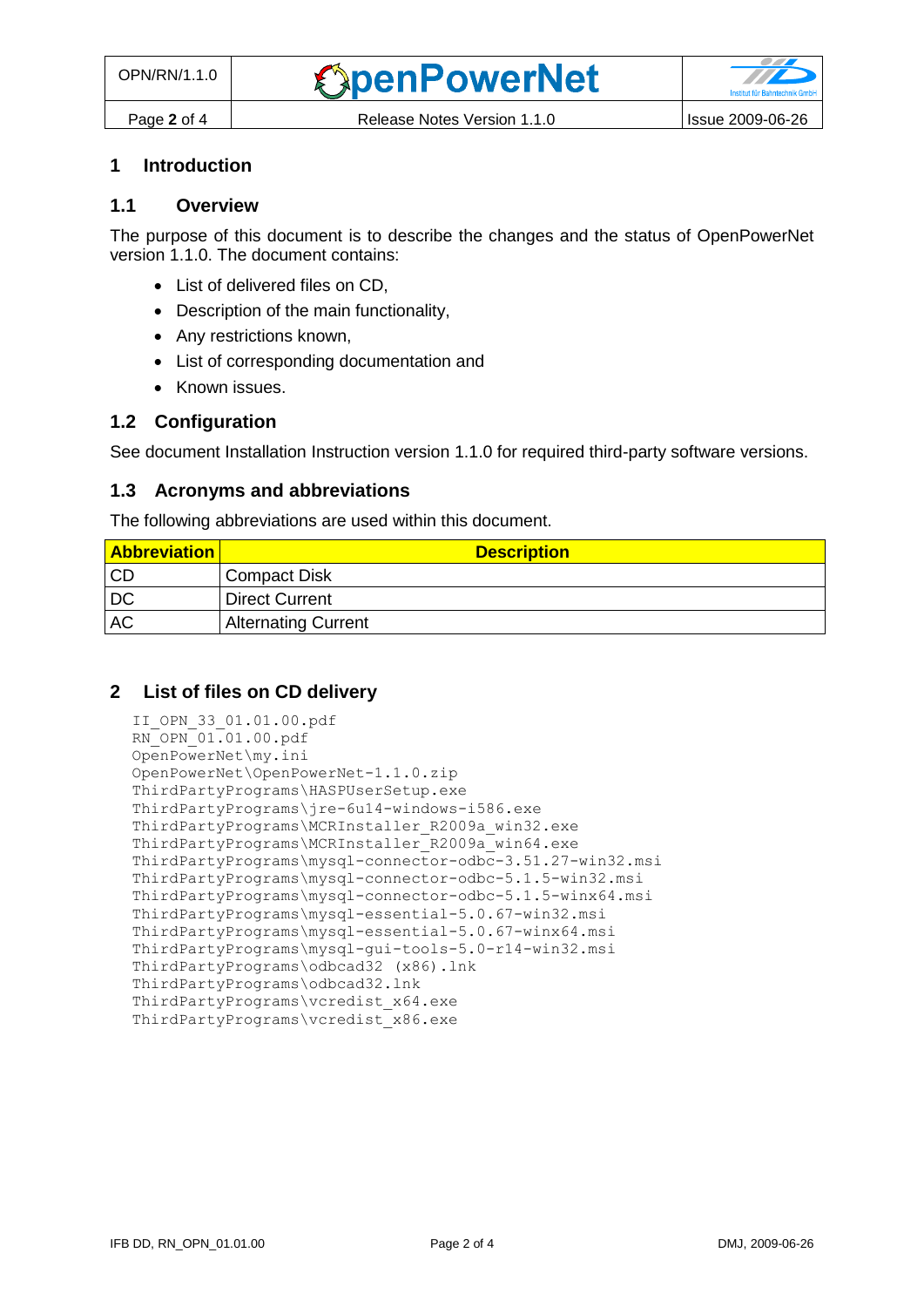

#### **3 Main functionality**

OpenPowerNet version 1.1.0 has the following main functionality:

- Calculation of AC, 2AC and DC power supply system
- Calculation of magnetic coupling of conductors is done internally
- Calculation of tractive effort used by OpenTrack and analysis
- Calculation of braking effort for analysis
- Evaluation of tractive and braking current limitation
- Calculation of electrical engines with single or multiple propulsion systems
- Division of power consumption for multiple Train Operating Companies
- Evaluation of energy storage for stabilisation of line voltage
- Calculation of short circuit currents
- Quick evaluation of network structure using constant current engine model
- Visualisation of results using analysis of data with prepared Excel-Files

The latest changes since version 1.0.0 are as follows:

- first version with Graphical User Interface including Help System
- new PSC Viewer to visualise the electrical network model
- additional load between busbars in substation possible
- added DC network model
- added simple energy storage model
- additional TypDef-File to define energy storage types
- added leakage model for conductors
- added short circuit calculation
- added constant current engine model
- possibility to specify start and end time of OpenPowerNet simulation
- possibility to record data into dump files to speed up simulation
- possibility to set a name for feeder cable
- OpenPowerNet for 64 Bit architecture
- $\bullet$  renamed database table trafo to powerSupply
- new concept to define the recorded data
- Engine-, Switch- and TypDef-File now specified in Project-File, instead of config.txt
- engine model has changed cos(phi) to phi
- added Phi=f(u), Phi=f(i), Phi=f(u,i) to the engine phi model
- possibility to return the requested effort instead of returning the calculated
- improved the engine auxiliary model: now constant power, resistance and constant power, resistance only while braking available
- possibility to define the maximum allowed number of failed ATM  $\Leftrightarrow$  PSC iterations
- write engine data used for network calculation and data sent to OpenTrack into separate database tables